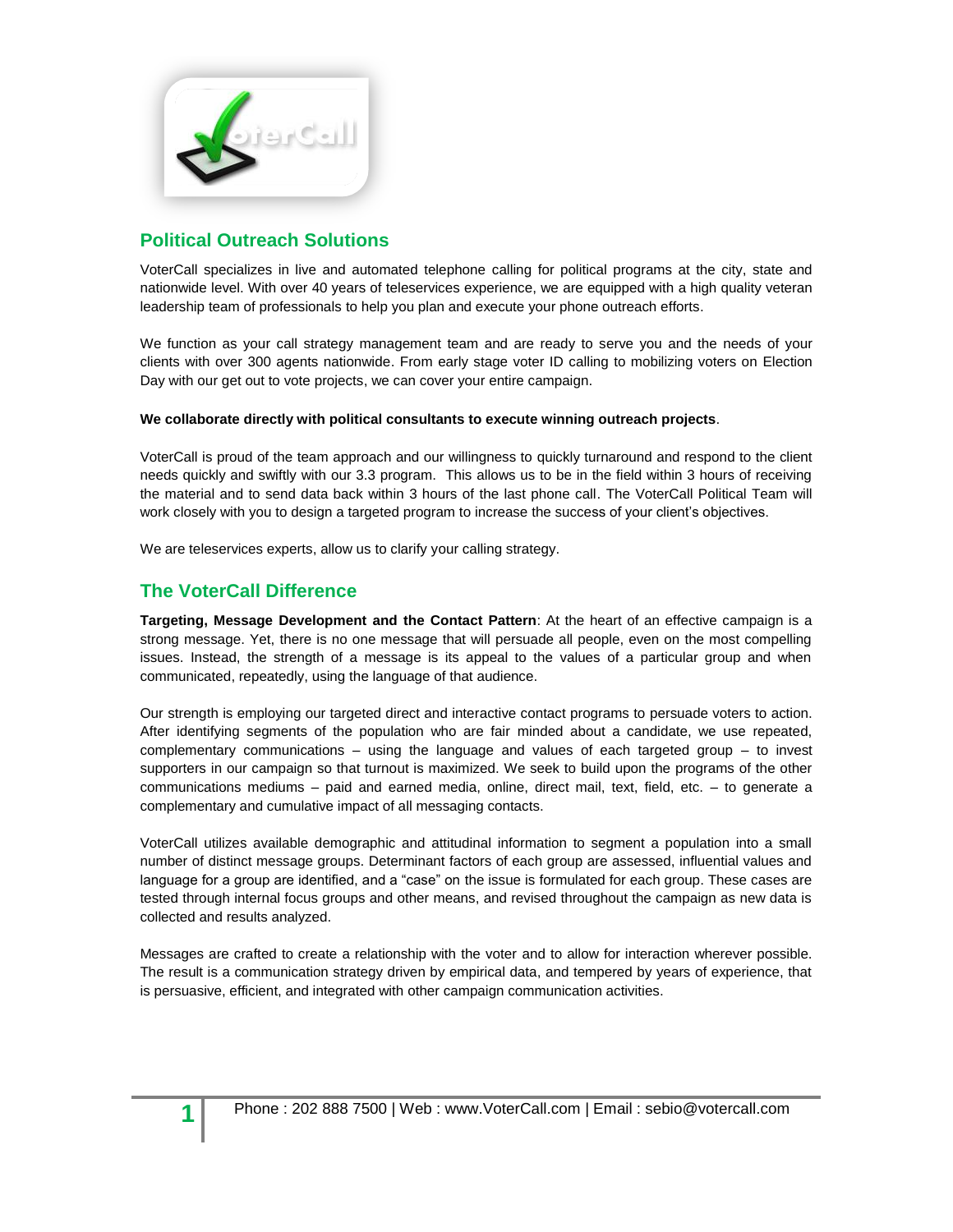

| Services:                                         | Voter ID<br><b>Voter Persuasion</b><br><b>GOTV</b><br>Micro Targeting<br>Patch Through<br>Public Opinion Polls<br>Robo Call<br>SMS/Text<br>IVR (Interactive Voice Response)                                     |
|---------------------------------------------------|-----------------------------------------------------------------------------------------------------------------------------------------------------------------------------------------------------------------|
| Locations:                                        | 100% USA based with over 400 agents in New Jersey, Florida, California,<br>Kansas, Iowa, and Illinois.                                                                                                          |
| <b>Hours of Operations:</b> 24/7 Coverage ability |                                                                                                                                                                                                                 |
| <b>Experience:</b>                                | City, State and National races. Presidential, Mayoral and Congressional<br>Campaigns, State Senate/Assembly, Ballot Initiatives and Propositions, Union,<br>Associations and Political Action Committees (PACs) |
| Languages:                                        | English, Spanish (3 versions), Cantonese, Mandarin, Hindi, Tagalog, Korean                                                                                                                                      |

# **Calling Capacity**

Depending on the time of the year, we have access to 300-360 agents who generate or receive over 100,000 live calls a day and over 1 million automated calls a day. Furthermore, longtime and trusted relationships with partner call centers across the country make our capacity virtually limitless. All programs are managed in the same manner, with on-site and remote monitoring capabilities.

## **Reporting of Calling Results**

Statistical results of the calls will be emailed to you (and your designees) the morning after the prior day's calling. These statistical reports are produced in an Excel spreadsheet and will reflect daily and cumulative results of that specific calling program. Information contained in the stats includes the number (and percentage) of responses to questions asked in the script as well as information for other dispositions such as disconnected numbers, not voting, already voted, refused to answer, wrong number, do not call, etc. The daily stats will also contain a financial tab indicating the amount of money that has been spent for the calls to date and the amount that remains to be spent from that program's budget.

## **Data Exchange/Return**

Our team of IT specialists can work with almost every data processing platform and software including MS SQL, .xls, .csv, .txt, and .dbf. Once a calling program is complete we will return the data to you maintaining its original format with new fields added for the results (dispositions) of our calls. Included in the return is a key for the fields to ensure they are understood by your team. Data can be received/returned via email, your ftp site, our ftp, or we can follow any data exchange process that works best for you.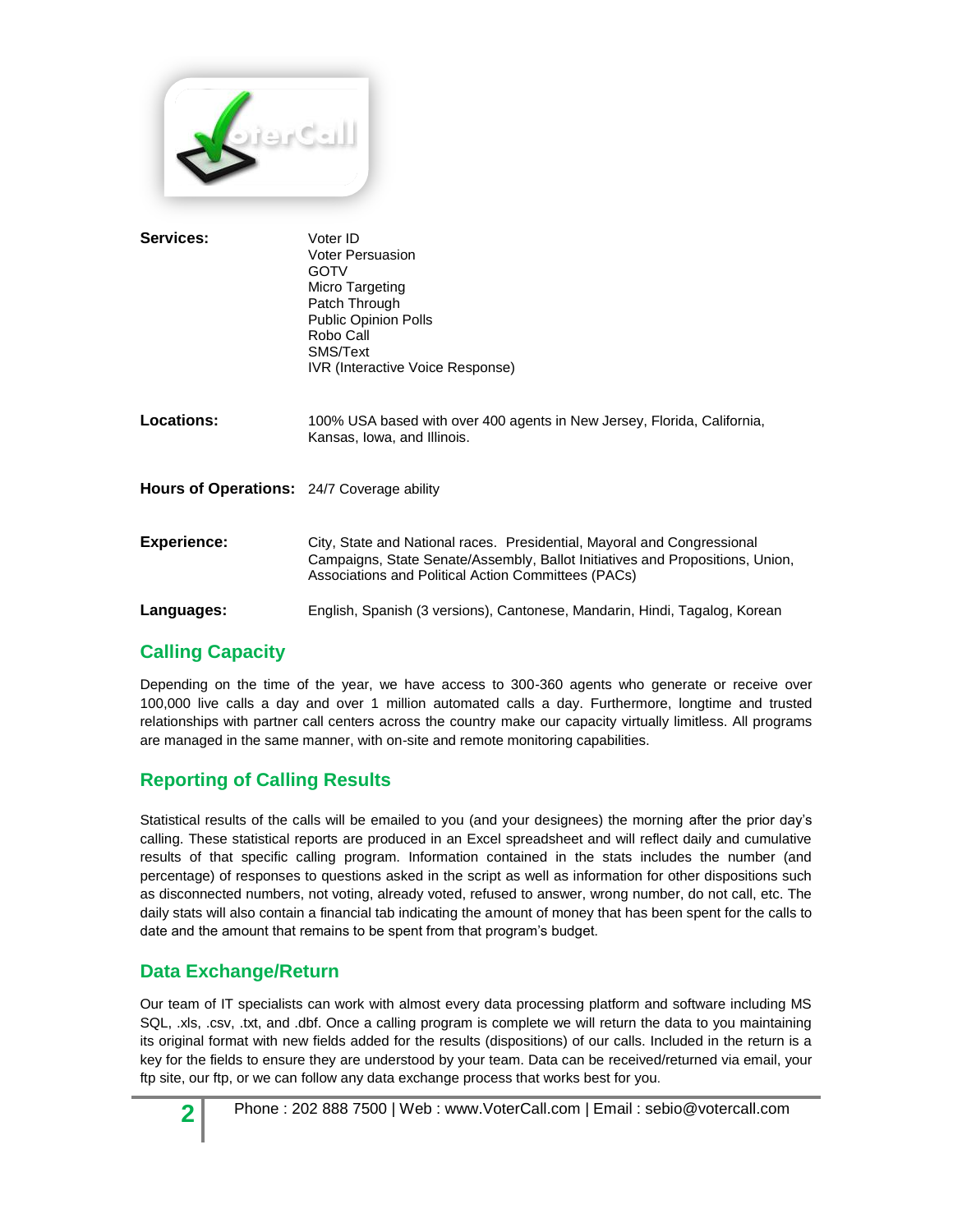

## **Monitoring Calls & Quality Assurance**

### **Client Monitoring**

VoterCall not only offers our clients the ability to monitor calls, we invite this opportunity to ensure our clients are completely satisfied with the work that is being done and to provide our clients with the chance to hear how their messaging is being received by voters first hand. We also welcome you to visit our call centers.

#### **Internal Monitoring**

Internal monitoring of our calls is implemented by our floor supervisors, Quality Assurance Agents, our call center managers, and your Client Services Manager. Each agent is internally monitored three times each shift, every day. This redundancy ensures optimal accuracy and quality.

#### **Floor Supervisors**

Agents are monitored on the call center floor by floor supervisors who ensure the agents are correctly reading the scripts and assist when any questions arise. We ensure a minimum of 1 floor supervisor for every 8 to 10 agents at all times. Floor supervisors monitor computer screens for each agent to assess, from a statistical perspective, call dispositions; voter responses; and the accuracy of the Agent's data capturing. Floor supervisors also produce reports throughout the calling shifts to monitor progress and manage the list being dialed.

#### **Quality Assurance Agents**

In addition to floor supervisors, we employ specially trained Quality Assurance Agents whose sole job is to listen to and monitor the agents on individual telephone calls to ensure overall interviewing quality. Every single agent is monitored using software-based tools and no less than 1 quality assurance staff member is assigned to every 16 to 20 agents at all times. The quality assurance staff is specifically trained to monitor and listen to all agents so that the message is administered correctly and all responses are captured and recorded accurately.

Monitoring includes assessment of voice quality, listening ability, the delivery of the scripted message, and that appropriate responses are being provided to questions asked by the callee.

## **Agent Training**

The core of our business is what takes place on our call center floors and how well our agents are equipped to do their job on each telephone call. Our combination of hiring criteria and an extensive, on-going training program ensures our agents are skilled professionals. Any new hire must first pass an orientation which includes the following tests – reading, listening, enunciation, and a final test designed to gauge overall communication ability through role-playing a typical scenario they might experience.